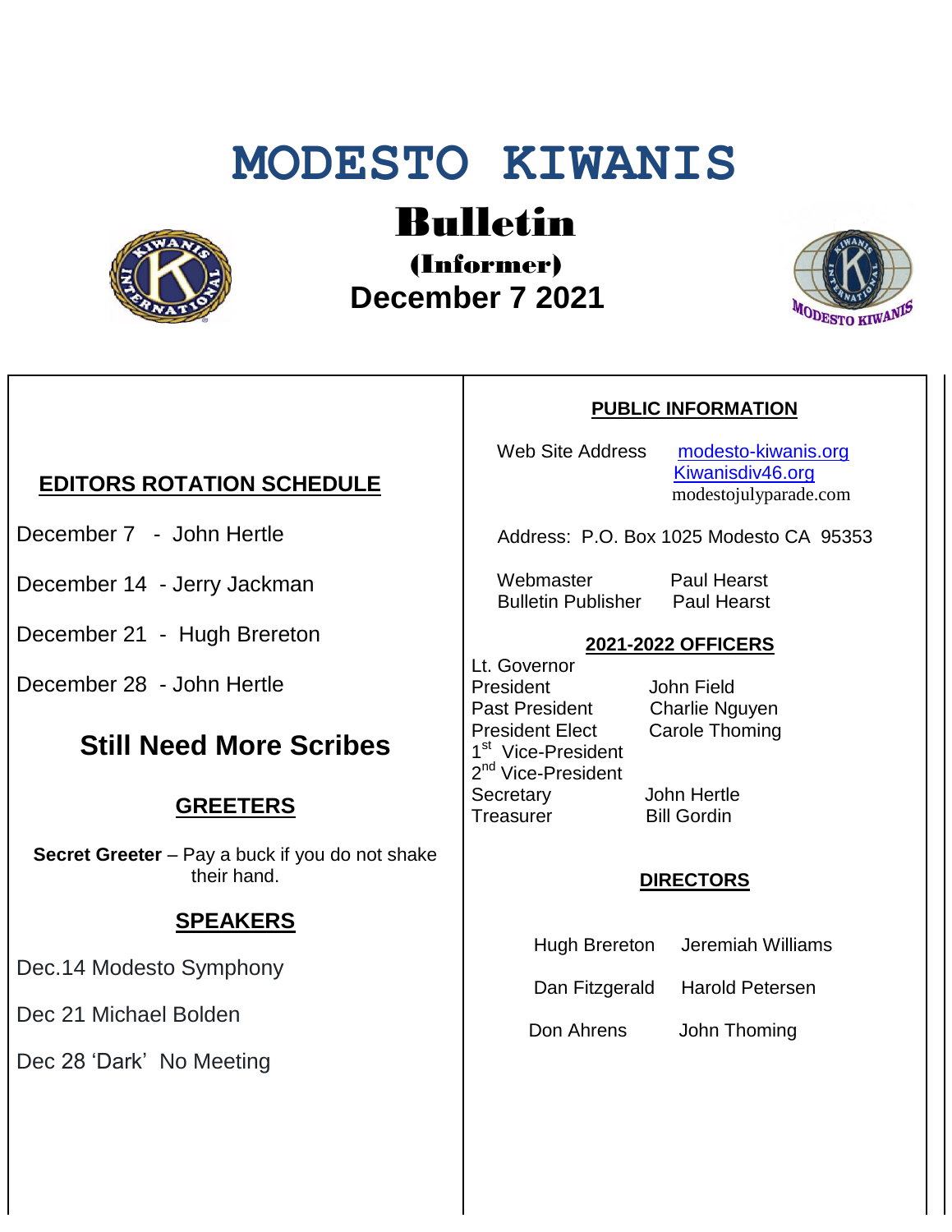Call to Order 12:10 by **Past Prez Craig Haupt**

Patriotic Song led by Don A Pledge via **Craig** Invocation by **Carole T**

**Jeremiah** brought his adopted son with him. Philip Hayder is from Texas visiting. WELCOME!

**Don A**, our resident weatherman, explained his "oops" from Last week's weather report. He talked a little about EL Nino & La Nina being different weather patterns, sometime with the same results. We are currently in a "La Nina" with expectation of a below average rain fall.

**Pat Glattke** told the Scribe that **Terry McGrath** was admitted to the hospital today with numerous issues. No visitors allowed , yet.

Speaker Schedule:

12/14 Modesto Symphony 12/21 Michael Bolden 12/28 'Dark'

Kiwanis Holiday Party, Thursday 12/9 5:30pm Hosts: **John & Mary Ellen Hertle** 315 El Rio Ave Modesto (just off La Loma & the Dry Creek Bridge)

RSVP 595-3944

Vaccinated Guests only

**Jeremiah:** The Salvation Army 'Kick-Off" raised \$108,000 this year. The Kiwanis/Rotary Team raised \$27,000.

This years' total was \$70000 less than 2020

**Jeremiah'**s Birthday! He has \$20 for us. He spent time in North Carolina with all 5 of his biological sisters and mother over Thanksgiving and his birthday. It's first time in 15 years they have all been together in one location!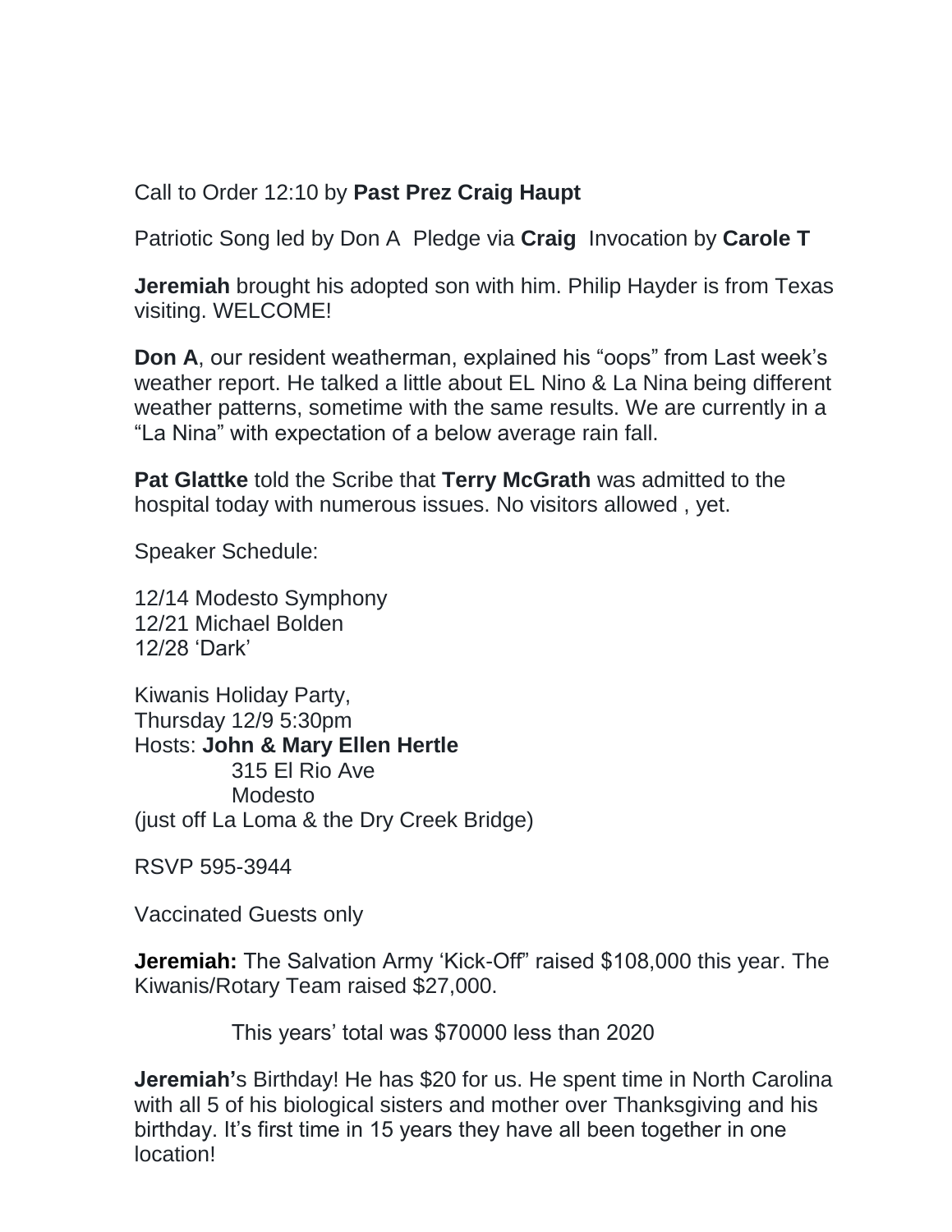**Jeremiah** "chose" (after some prodding) rendition so his son could get a dose of Kiwanis Hospitality.

Happy Sad \$'s

**John H**: remembrance \$ for 12/7/1941 Pearl Harbor **John** ordered new hearing aid that arrived yesterday but the were the wrong ones, so it's a HAPPY \$ because he couldn't hear the club rendition well!

**Paul H: \$5, He sold his 5<sup>th</sup> wheel and bought 2007 Motor Home with a** 450 V-10 engine and only 35,000 miles on it. There were a few questions about gas mileage (or lack thereof)

: Had \$5 left after going to Black Oak. He found a fellow Kiwanian there, had dinner while Bill G 'forced' too much wine on him. It has taken 2 days to get over his hangover!

**Bill G**: \$10 for dinner at Black Oak with **John & Carole T**. raiders and 49ers Losses.

**Carol T**: Had to See John F for a cracked tooth, she will need a crown.

**John T** mentioned something about not seeing bill yet.

**Charlie**: He took his mother and wife to a jazz/rock concert in Berkeley. Had a great time but parking was \$45.

Phillip H: Happy to be here amongst good company and really happy the Stock Market is doing well for him.

**Jerry**: \$2 for his grandson's 9<sup>th</sup> birthday. He 'face-timed' his daughter and he is amazed at the technology seeing his daughter and Grandson 3,000 mile away**. Jerry** also has a relationship with India have spent several years there. The have passed China's population of 1.4 billion people! However, their pace has slowed so it is now holding not increasing in numbers.

**Craig H**: Spent the weekend in Carson City… Alone as Diane couldn't make the trip. Had dinner with his Aunt & Uncle and checked on his brother who is building a home in the area. Looking forward to the Holiday Party on Thursday!

**Dan F**: Had dinner with niece's family in Monterey. They looked up and couldn't find the 2 yr. old. They locked the restaurant down and started